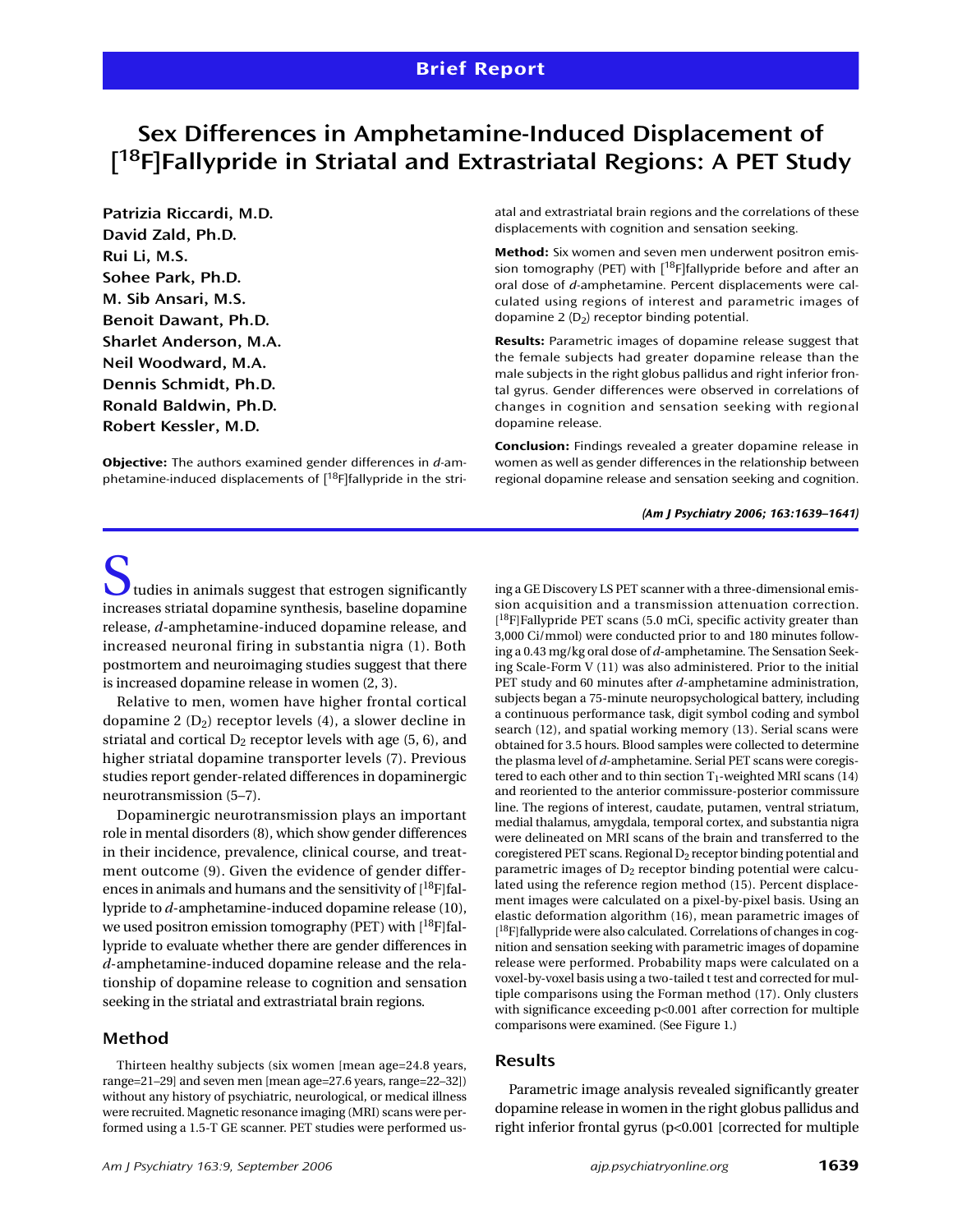**FIGURE 1. Coronal Images Demonstrating Significant Clusters of Gender Differences in (A) Dopamine Release in the Right Globus Pallidus, (B) Correlations of Spatial Working Memory Errors With Dopamine Release in the Right Ventrolateral Putamen, (C) Correlations of Sensation Seeking With Dopamine Release in the Heads of the Caudate and Left Insula, and (D) Correlations of Symbol Search (speed of cognitive processing) With Dopamine Release in the Right Ventral Striatum**



Correlations of sensation seeking with dopamine release in heads of caudate and left insula



Correlations of spatial working memory errors with dopamine release in right ventrolateral putamen



Correlations of symbol search (speed of cognitive processing) with dopamine release in right ventral striatum



comparisons]), while male subjects showed greater dopamine release in the dorsal striatum (p<0.1). Differences in greater dopamine release in women relative to men were also observed in the temporal and parietal cortices  $(p<0.1)$ .

Examination of the correlations of sensation seeking with dopamine release in regions of interest demonstrated a striking gender difference in the left ventral striatum (men: r=0.898 [p=0.006]; women: r=−0.713). This difference was significant at the p<0.005 level, which was not corrected for multiple comparisons. Parametric image analysis demonstrated markedly different patterns of correlations between sensation seeking and *d*-amphetamine-induced dopamine release in male and female subjects, i.e., women but not men showed negative correlations with dopamine release in the heads of the caudate nuclei bilaterally (r=−0.84), the

globus pallidus (r=−0.801), and the left anterior cingulate (r=−0.757, p<0.001 [corrected for multiple comparisons]). In contrast, male but not female subjects demonstrated significant clusters of negative correlations (p<0.001 [corrected for multiple comparisons]) in the left and right insular regions (r=−0.719 and −0.771, respectively), bilateral inferior temporal cortex (r=−0.710 on the left and −0.771 on the right), and the left lateral thalamus (r=−0.746). These differences in correlations were significant in the heads of the caudate nuclei bilaterally and the left insula.

Correlations of changes in spatial working memory errors with parametric images of dopamine release demonstrated a right ventral putamen cluster in male (r=−0.84, p<0.001 [corrected for multiple comparisons]) but not female subjects. Gender difference in the right ventral puta